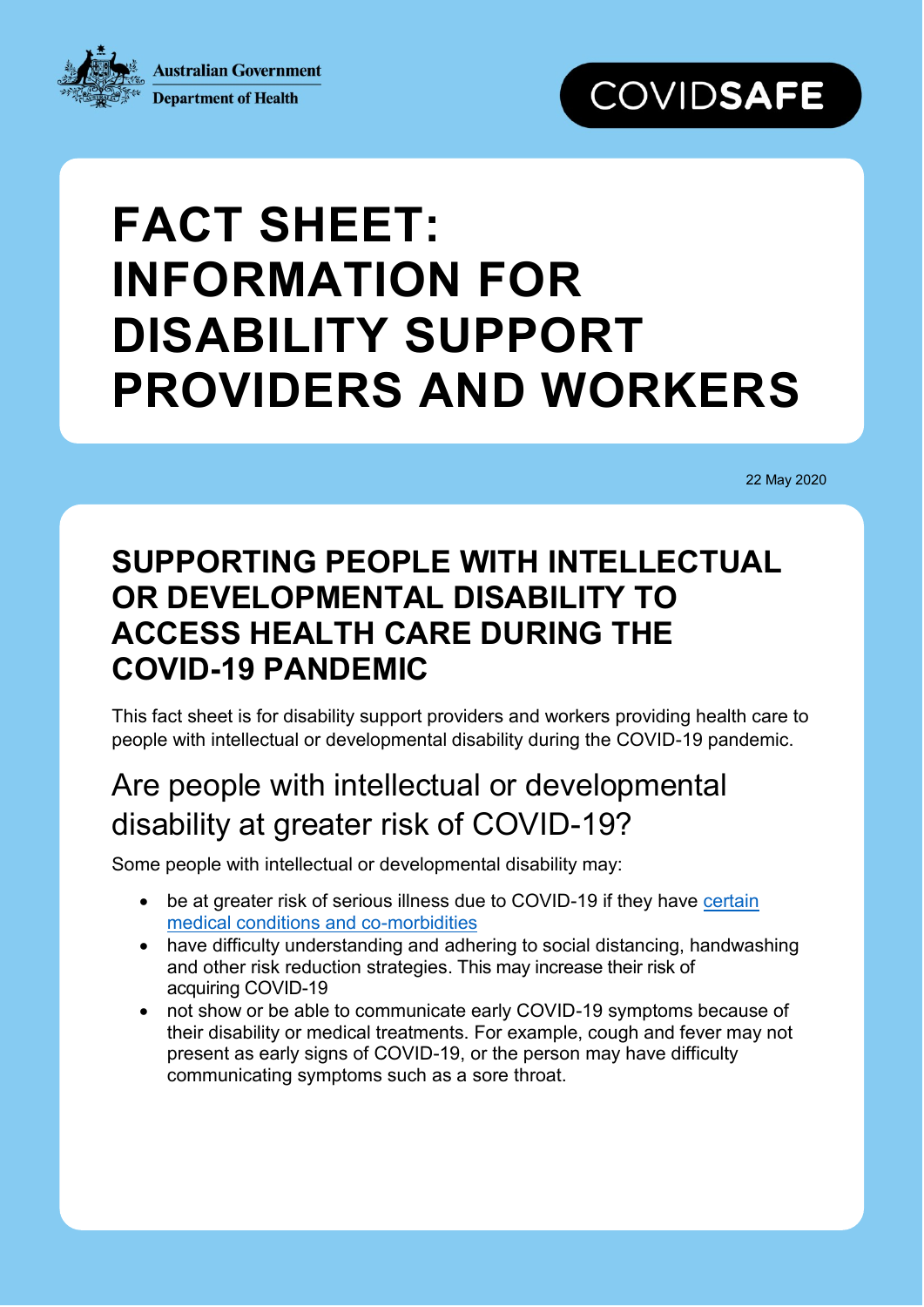# **COVIDSAFE**

# What role can disability support providers and workers play?

Disability support providers and workers are essential to the health and wellbeing of many people with intellectual or developmental disability. During the COVID-19 pandemic, disability support providers and workers should:

- assist the person to use preventative measures, such as physical distancing and good hygiene
- assist the person to access testing and treatment if any symptoms develop
- support the person to understand and make decisions based on advice from the Australian and state and territory governments
- support the person to access their usual health care, including their GP and any specialists
- support the person to maintain physical and mental health and wellbeing (e.g. through exercise, activities and reducing loneliness).

#### What actions should disability support providers and workers take?

Disability support providers and workers should take steps to ensure they have the resources needed to support the person during the pandemic.

- Provide information about COVID-19 to the person with disability in a way that is accessible and the person can understand
- Ensure that the person's health care plans are up to date and available in the person's medical records. This should include:
	- $\circ$  information about their communication needs
	- $\circ$  names and contact details of those involved in their health care. This should include primary care providers, specialists and those involved in health care decisions (including details of next of kin)
	- $\circ$  a complete medical history, including information about their disability, pre-existing health issues (especially respiratory and heart conditions) and current medications
	- o a current [advanced care directive or plan](https://www.advancecareplanning.org.au/#/) if appropriate
	- o the person's mental health and/or Positive Behaviour Support plan, if they have one
- Assist the person to keep their vaccinations for influenza and pneumonia up to date
- Have a plan for alternative support for the person with disability. This will be needed if you or other carers develop COVID-19 symptoms and are unable to provide your usual support
- Ensure you are aware of the [latest government advice](https://www.australia.gov.au/) about COVID-19.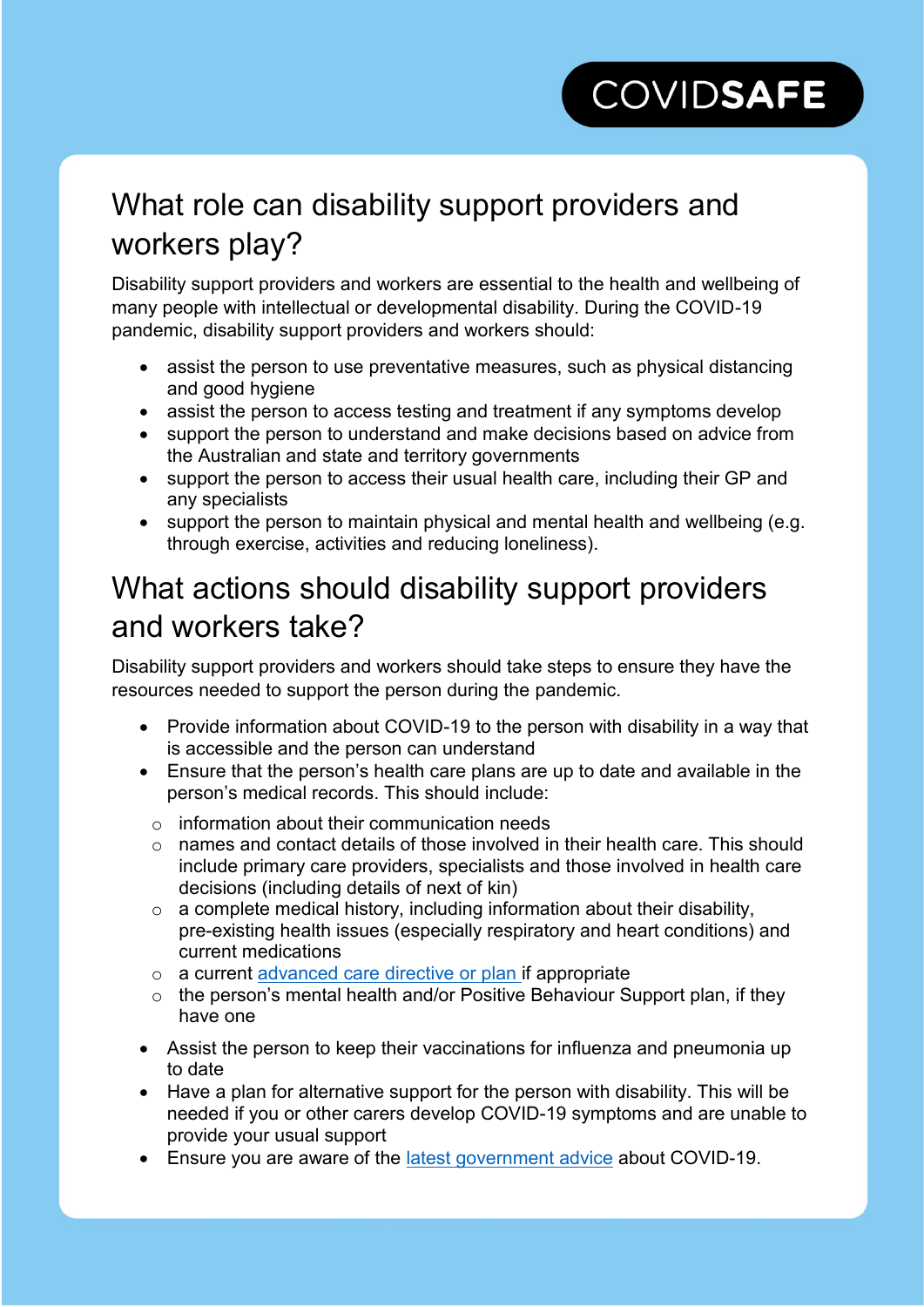# **COVIDSAFE**

- Familiarise yourself with infection control procedures and comply with measures to lower risks of acquiring and transmitting COVID-19. [COVID-19](https://www.health.gov.au/resources/apps-and-tools/covid-19-infection-control-training)  [infection control training](https://www.health.gov.au/resources/apps-and-tools/covid-19-infection-control-training) is available on the Australian Government Department of Health's website
- Ensure you know when and how to access help for everyday health issues, as well as COVID-19 symptoms
- Disability providers should keep up to date and comply with all relevant provider responsibilities related to the pandemic. NDIS providers should refer to information provided by the [NDIS Quality and Safeguards Commission.](https://www.ndiscommission.gov.au/news-media/provider-newsletters#alerts)

## How can disability support providers and workers support access to health care?

- Do not postpone health care. Continue treatments for chronic health conditions and seek treatment for other health concerns. In the event of an emergency, follow usual protocols and seek emergency medical care
- Make sure the person's health care plan is available to health care providers. Upload details to My Health Record where possible
- Talk to usual health care providers about how and when they are offering services (e.g. home visits, telehealth or face to face consultations)
- Monitor the person's mental wellbeing and behaviour for impacts of the pandemic
- Support adults with intellectual or developmental disability to make their own medical decisions to the greatest extent possible. If the person is unable to consent, follow substitute consent laws.

**Note:** It is NOT considered an NDIS Commission regulated restrictive practice to:

- isolate an NDIS participant based on medical advice that is consistent with Australian and state / territory government requirements and/or
- prevent that person from attending public gatherings that are currently limited.

This does not limit a person's right to access disability-related supports. See the [NDIS Quality and Safeguards Commission guidance](https://www.ndiscommission.gov.au/sites/default/files/documents/2020-03/fact-sheet-covid-19-behaviour-support-and-restrictive-practices.pdf) on this matter.

# What if a disability worker or the person with disability develops symptoms of COVID-19?

- If you suspect the person with disability may have COVID-19:
	- $\circ$  help them or their carer to call their doctor or the National Coronavirus Helpline on 1800 020 080 or call on their behalf
	- o seek advice on testing, treatment and how to reduce the risk of passing the virus on to other people